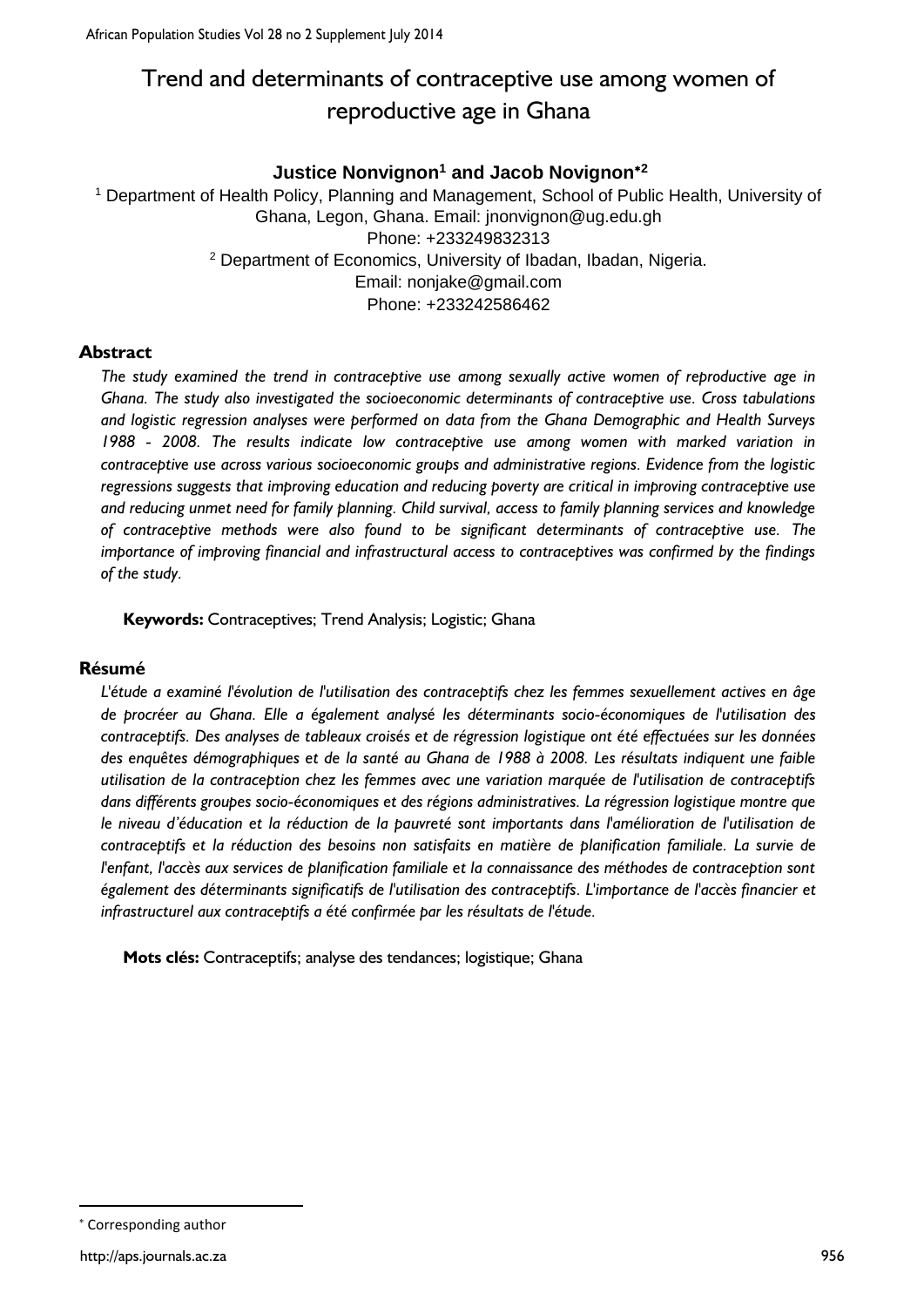## **Introduction**

The use of contraceptives is widely considered as an important step in the efforts to control population growth. At the micro level, contraceptives serve as critical tools for spacing birth and controlling family size. Some forms of contraceptive also play the dual role of controlling family size and protection against sexually transmitted diseases (STDs)<sup>'</sup>. The benefits of a well-spaced child birth and controlled family size are enormous at the micro level. These include improved maternal and child health, reduced induced abortion cases and improved household welfare. At the macro level, the benefits of a wellcontrolled population growth include improved infrastructure and reduced burden on national budgets.

The benefits of family planning and controlled population growth as a whole are well explicated by the quantity-quality trade-off theory proposed by Becker and Lewis (1973) and Willis (1973). The theory is applicable at both the micro and macro levels. For instance, at the micro level, the quality of life in households with larger sizes may be relatively lower than households with smaller sizes. Households with fewer numbers are more likely to provide quality basic needs such as education and health than households with larger numbers. There is, therefore, the need for households to trade off their quantity (in terms of family size) to improve quality (wellbeing).

In Ghana, several efforts have been made to reduce population growth and to reap its benefits through effective family planning methods including improved contraceptive use. Such efforts include the Contraceptive Social Marketing (CSM) project (1987-1990), the Ghana Family Planning and Health Programme (FPHP) (1990-1996) and the Ghana Population and AIDS Project (GHANAPA) (1996- 2000) (Hong *et al.*, 2005). Some targets have also been set in recent years to complement these efforts. For instance, the National Policy of Ghana on fertility and contraceptive use targets the reduction of total fertility rate from 5.5 in 1994 to 3.0 by the year 2020, achieving a contraceptive prevalence rate of 50% by the year 2020 and reducing annual population growth rate from 3% in 1994 to 1.5% by 2020 (USAID, 2012). These targets are also important in achieving the Millennium Development Goal (MDG) targets on child and maternal health".

African Population Studies Vol 28 no 2 Supplement July 2014

In response to these policy targets, the 2008 Ghana Demographic and Health Survey (GDHS) suggests that total fertility rate reduced to an average of 4 children per woman. Also, modern family planning methods use among married women ages 15-49 years increased to 17% (see Figure 1).



**Figure 1:** Trend in Fertility and Contraceptive use in Ghana **Source:** Authors' construct from GDHS data sets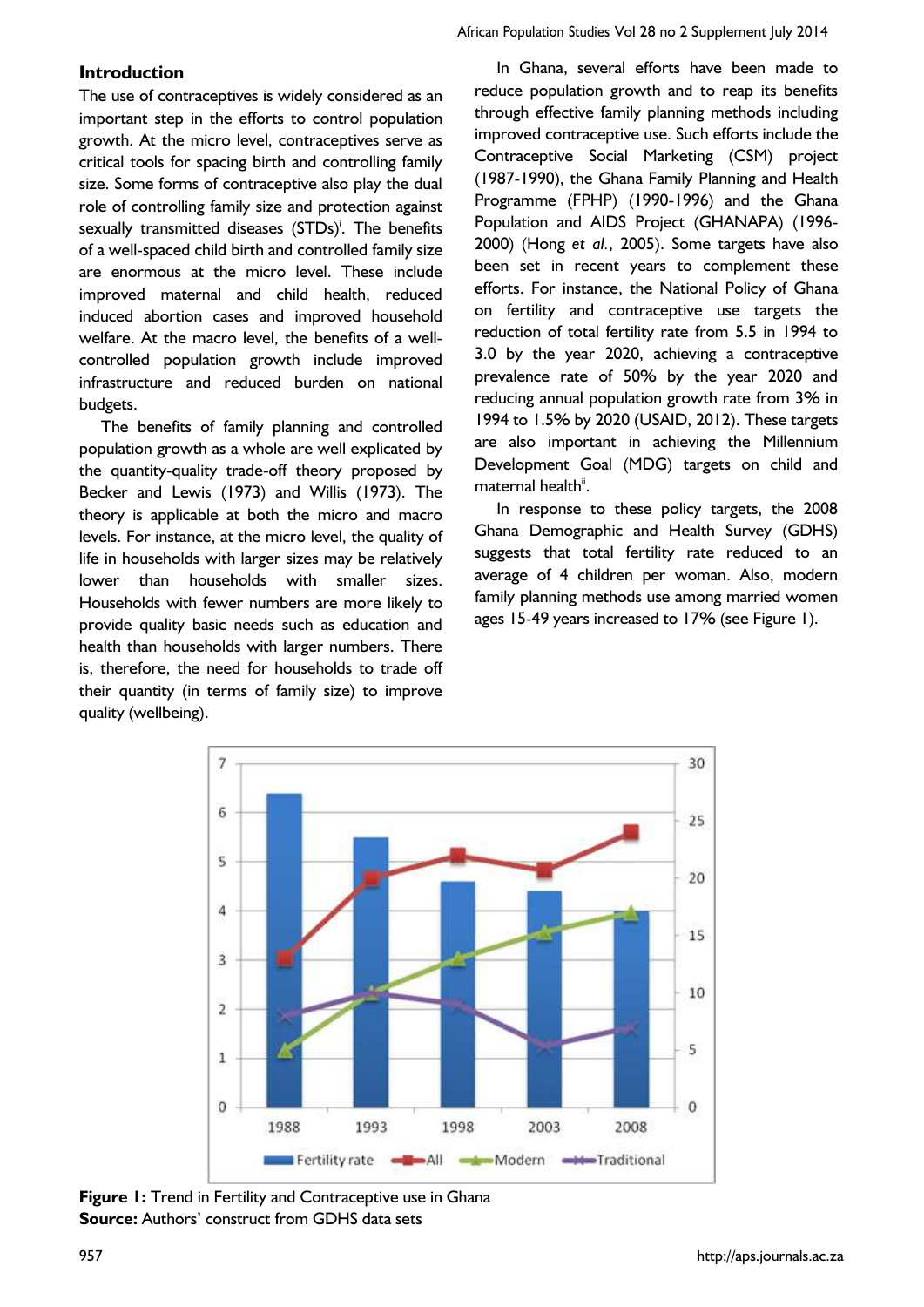While the consistent reduction in fertility rate is expected to correspond to a consistent increase in contraceptive use, this was not the case in Ghana. Contraceptive use showed inconsistent trend over the years (see Figure 1). Also there exist wide variations in total fertility rate across the various administrative regions of Ghana. For instance, while total fertility rate was 2.5 children per woman in the Greater Accra region, the Northern region recorded about 6.8 children per woman (Ghana Statistical Service, 2008).

Moreover, the country's unmet need<sup>"</sup> for family planning also remain significant with about 35% of women wanting to either space births or cut child birth but are not using any contraception. It is estimated that meeting the unmet need for family planning will not only help Ghana meet its population policy targets but also increase contraceptive use from 1.6 million women in 2010 to more than 2.8 million in 2015 and about 4.3 million in 2020 (USAID, 2012).

Understanding the factors that influence the use of contraceptives in Ghana will, therefore, be a critical step in achieving the population policy targets. Several factors have been identified to be associated with the use of family planning methods or contraceptives. These factors include social, economic, cultural and religious. Kimani et al. (2013) found socio economic variables including education and wealth to be significant determinants of contraceptive use in Kenya. They also found that contraceptive use increased with less cultural conservatism and a favourable environment for contraceptive use.

Similarly, Tawiah (1997) indentified three important variables that influenced the use of contraceptives to be user's approval, discussion of family planning with partner's and user's level of education. Interestingly, religion, desire for more children, marital duration, husband's approval of contraception type and husband's education level were not significant determinants of contraceptive use. Blunch (2008) found education and religion to be significant determinants of the use of contraceptives.

While these studies and many others made good efforts to estimate the determinants of contraceptive use, their analyses were mainly restricted to the binary decision of whether to use contraceptives or not. The purpose of the current study is twofold; first is to analyse the trend in the use of contraceptives across various socioeconomic

characteristics and regions and second is to determine which socioeconomic factors have significant influence on contraceptive use.

#### **Conceptual framework**

The current study presents a conceptual framework based on previous studies including Bongaarts et al. (1984) and Asiimwe et al. (2013). As mentioned earlier, contraceptive use is considered as an important determinant of fertility. This is conceptualized by Bongaarts et al. (1984) who identified five proximate determinants of fertility namely; index of marriage  $(C_m)$ , index of lactational infecundability  $(C_i)$ , index of abortion  $(C_a)$ , index of pathological sterility  $(C_p)$  and index of contraception (Cc) (Ross *et al.*, 1986, Stover, 1997). The basic

model is shown in equation (1) below:  
\n
$$
tfr = C_m * C_i * C_a * C_p * C_c * tf
$$
\n(1)

Where *tfr* is total fertility rate and *tf* is total fecundity.

Each of the proximate determinants in equation (1) also depend on other factors. However since the focus of the current study is on determinants of contraceptive use, only factors that influence  $C_c$ , in equation (1), will be explored. In line with the objectives of the current study, an expression for the determinants of contraceptive use can be presented as follows:

sented as follows:  

$$
c_c = \sum_{i}^{I} s e_i + \sum_{j}^{I} x_j + \sum_{k}^{K} d_k
$$

(2)

where *se<sup>i</sup>* represents socioeconomic variables, *x<sup>j</sup>* represents cultural factors and *d<sup>k</sup>* represents demographic factors.

This suggests that the socioeconomic, cultural and demographic variables influence fertility through their influence on contraceptive use. This idea is further illustrated in Figure 2 below: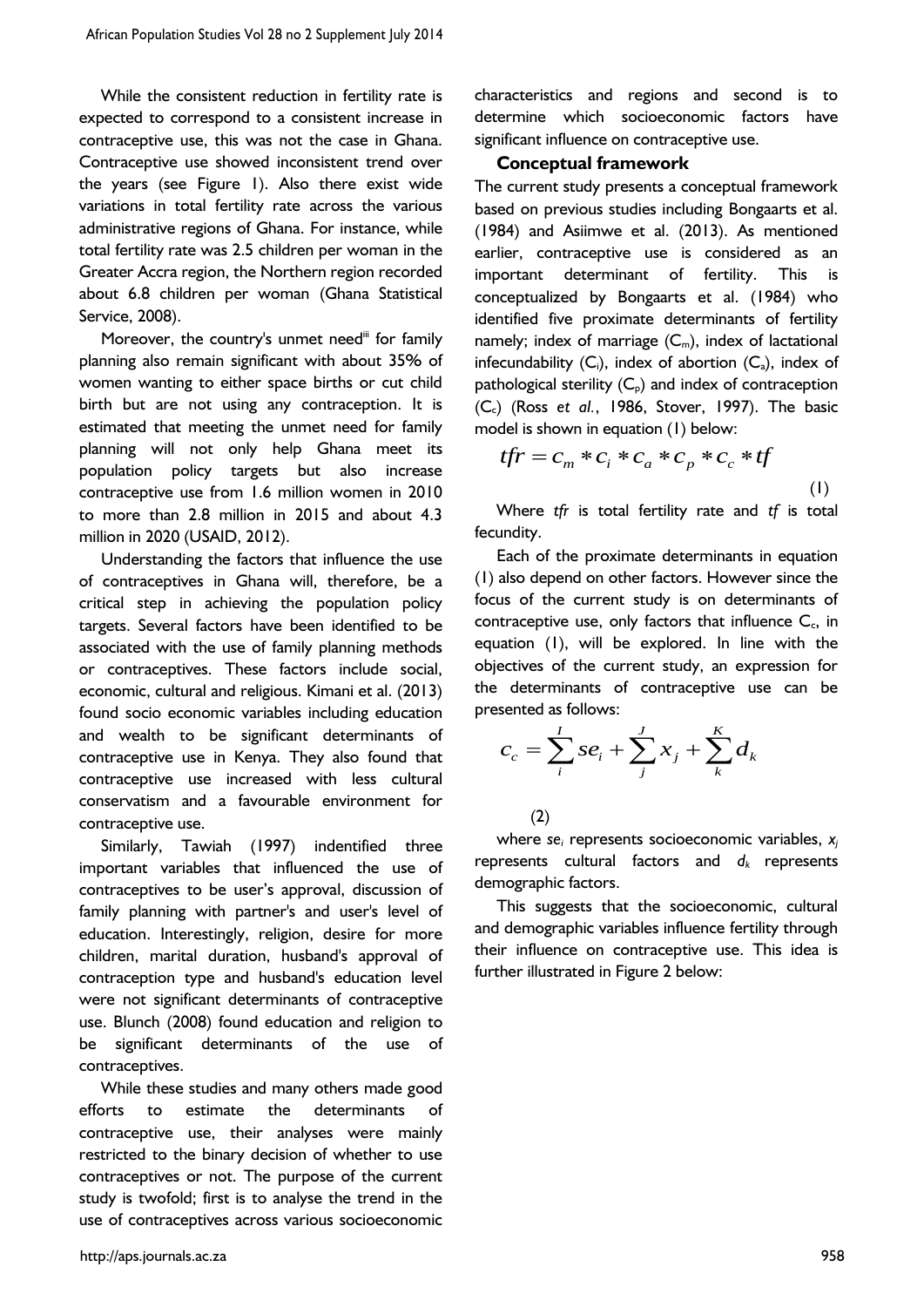

## **Figure 2:** Conceptual Framework

**Source:** Authors' modification from Kimani et al (2013)

## **Data and Methods**

The study employed data from various years of the Ghana Demographic and Health Survey (GDHS). The trend analysis was performed using GDHS data from the survey years of 1988, 1993, 1998, 2003 and 2008, while econometric analysis were based on the 2008 and 2003 datasets. This was because the main economic variable (i.e. wealth index quintiles) included in the econometric analysis was only available in the two datasets. The GDHS data is collected on individuals and households covering largely health and demographic characteristics. The data used in this study contains a nationally

## representative sample with interviews conducted on women between the ages of 15-49 years across all regions of the country.

The analysis reported in the current study was however restricted to women between 15 and 49 years who were married and sexually active (excluding pregnant women) at the time of data collection. This was to ensure that the sub-sample used in the analysis comprise respondents who are sexually active and are more likely to use contraceptives. Table 1 below shows the sample selection for the study.

#### **Table 1: Sample for the study**

| Total number of women<br>sampled | <b>Married and sexually</b><br>active women | Women included in study<br>(excludes pregnant women) |
|----------------------------------|---------------------------------------------|------------------------------------------------------|
| 14,216                           | 12,468                                      | 11,138                                               |
| 13,298                           | 11,749                                      | 10.736                                               |
| 13,188                           | 11,444                                      | 10,441                                               |
| 15,086                           | 13,388                                      | 12,277                                               |
| 888,11                           | 10,280                                      | 9,504                                                |
|                                  |                                             |                                                      |

**Source:** Authors' compilation from GDHS data sets

The use of contraceptives includes both modern and traditional types of contraception. The modern contraceptives include injections, female sterilization, IUD, pills, diaphragm, norplant, foam and Jelly, male and female condoms. The traditional

types of contraception include withdrawal and periodic abstinence. As noted by Tawiah (1997) current contraception use is preferred over ever use of contraceptive because the former has a greater precision in measurement as bias in reporting is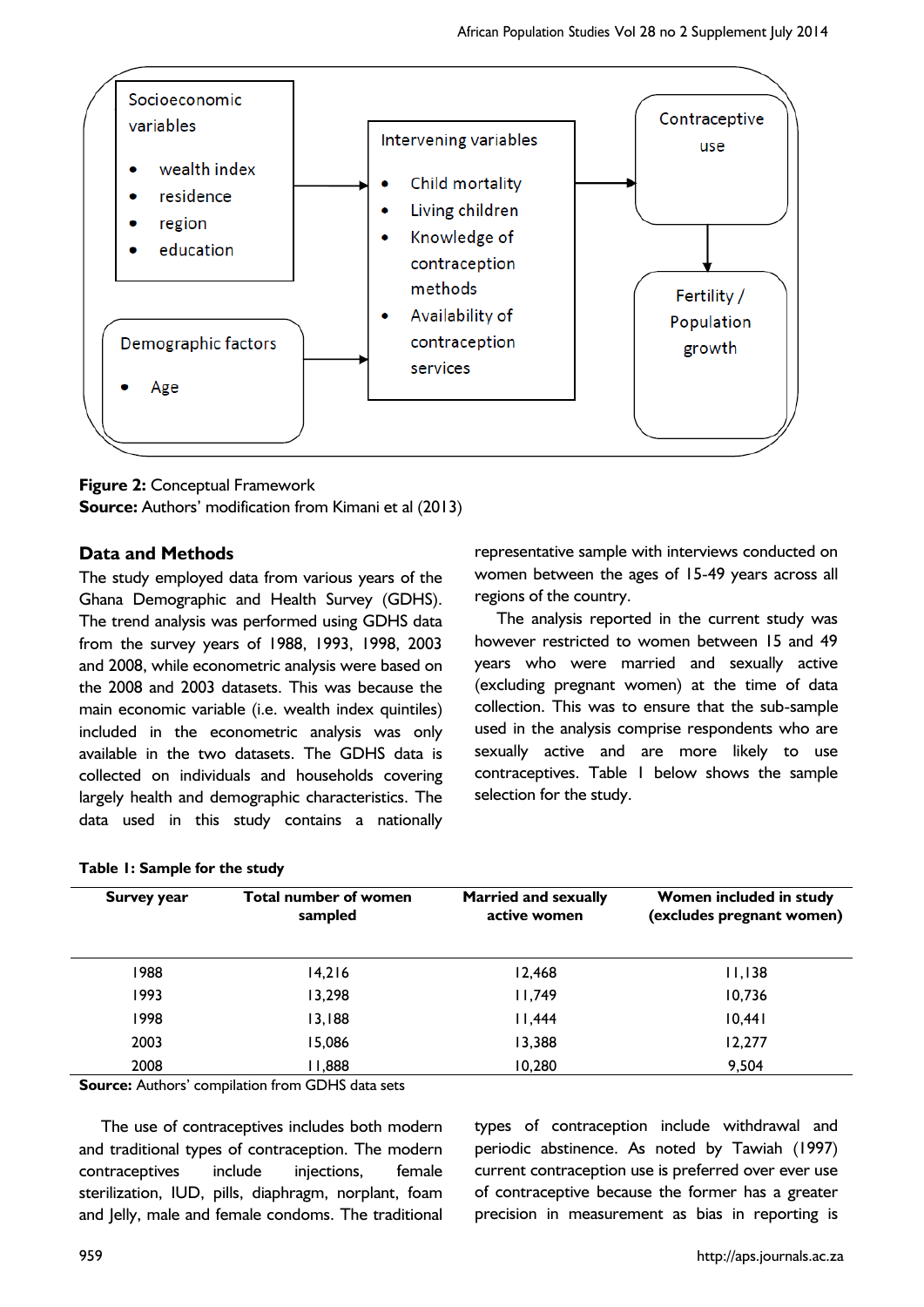reduced and has more direct policy implications. Based on this, current contraceptive use was adopted in this study.

The analyses were performed in two stages. In the first stage, univariate and bivariate descriptive analysis were conducted using simple tabulations, cross-tabulations and chi-square tests to ascertain the association between contraceptive use and other socioeconomic variables over time. These analyses were done to portray the trend in the use of contraceptives in Ghana. The analysis covered the period from 1988 to 2008 using five (5) rounds (i.e. 1988, 1993, 1998, 2003 and 2008) of the GDHS. The second stage analysis involved regression analysis to determine the factors that influence the use of contraceptives employing data from the 2003 and 2008 GDHS. The regression analysis was conducted on the use of all forms of contraceptives and only modern contraceptives. A logistic regression was used in both analysis since the outcome variable was binary in nature (1 if respondent used any method of contraception and 0 otherwise). The second analysis also used a logistic regression analysis with the outcome variable taking the value of 1 if respondent used modern method of contraception and 0 if otherwise.

The explanatory variables included in the regression analysis were mainly socioeconomic such as residence, poverty, child survival and education. The residence variable was categorised into rural and urban. Poverty was captured with a wealth index quintile (1-poorest, 2-poor, 3-middle, 4-rich and 5-richest). The a-priori expectation was that women from wealthier households were more likely to use contraceptives relative to their counterparts from poor households. The child survival variable was captured by the number of living children and this is expected to associate negatively with contraceptive use. The education variable was categorised into no education, primary, secondary

and tertiary education attainments. It is hypothesised that education significantly influenced contraceptive use and women with higher levels of education were more likely to use contraceptives. Access to family planning services and knowledge of contraceptive methods were considered to be important determinants of contraceptive use. Access to family planning services was captured in the analysis by visit from family planning worker while knowledge is captured by women who heard of family planning method on television or radio. Television and radio were used because majority of respondents watched television or listened to radio daily (GDHS, 2003 and 2008). Other explanatory variables included in the analysis include age of respondents and household size.

#### **Results**

#### **Trend and pattern in contraceptive use**

Table 2 provides a summary of the percentage distribution of contraceptive method and the sources of contraceptives for various survey years among sexually active women in Ghana. The summary shows a large proportion of sampled women (about 85.1%) not using any form of contraceptive in 1988. This proportion reduced in the survey year 2008 to about 74.6%. This suggests that majority of sexually active women in Ghana do not use any form of contraceptives with a consistent trend over all the survey years. Except for the year 1988, when the proportion of women who used traditional contraceptive methods was higher than modern method users, all other years show consistently high proportions of women in favour of modern contraceptive methods. For instance approximately 9.0% and 7.0% of women sampled in 1988 used traditional and modern methods compared to 5.6% and 19.1% in 2008, respectively.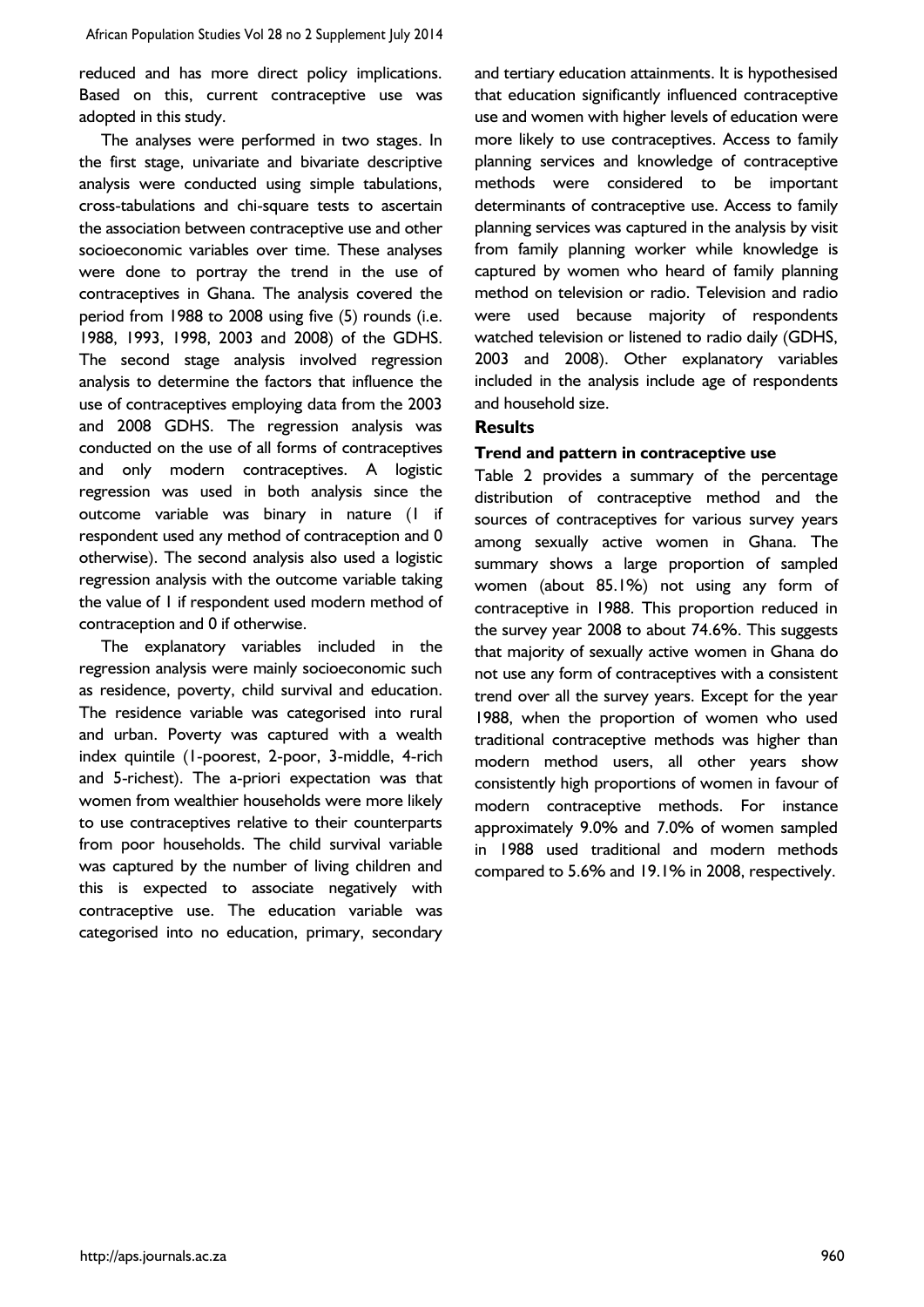|                               | 1988<br>No. (%) | 1993<br>No. (%)         | 1998<br>No. (%) | 2003<br>No. (%) | 2008<br>No. (%) |
|-------------------------------|-----------------|-------------------------|-----------------|-----------------|-----------------|
| No method                     | 9362(85.05)     | 8275(77.08)             | 8123(77.80)     | 8868(72.23)     | 7087(74.57)     |
| Folkloric method              | <b>NA</b>       | 64(0.60)                | 75(0.72)        | 130(1.06)       | 74(0.78)        |
| <b>Traditional Method</b>     | 1002(9.00)      | 1116(10.39)             | 711(6.81)       | 722(5.88)       | 532(5.60)       |
| Modern Method                 | 774(6.95)       | 1281(11.93)             | 1532(14.67)     | 2557(20.83)     | 1811(19.06)     |
| No. of Women                  | 11,138(100)     | 10,736(100)             | 10,441(100)     | 12,277(100)     | 9,504(100)      |
|                               |                 | Source of modern method |                 |                 |                 |
| Government<br>clinic/pharmacy | 316(42.59)      | 683(53.40)              | 969(56.62)      | 1423(55.65)     | 952(60.22)      |
| Government home<br>delivery   | 8(1.08)         | 41(3.21)                | 34(2.24)        | 23(0.90)        | 12(0.76)        |
| Private clinic                | 181(24.39)      | 122(9.54)               | 521(34.34)      | 308(12.05)      | 109(6.89)       |
| Private pharmacy              | 152(20.49)      | 393(30.73)              | 30(1.98)        | 677(26.48)      | 454(28.72)      |
| Church/friend                 | 77(10.38)       | 26(2.03)                | 50(3.30)        | 51(1.99)        | 25(1.58)        |
| Others                        | 8(1.08)         |                         | 14(0.92)        | 44(1.72)        | 3(0.19)         |
| No. of Women                  | 742(100)        | 1,279(100)              | 1,517(100)      | 2,557(100)      | 1,581(100)      |

**Table 2: Trend in contraceptive use by method and source**

**Source:** Authors' computation

In terms of the source of contraceptives, the findings show that government clinics and pharmacies have been the major sources of contraceptives over the years. In 1988, about 42.6% of women who used contraceptives indicated these government facilities as the source. Private clinics and pharmacies constituted about 24.4% and 20.5%, respectively. The situation did not change much in 2008 with about 60.2% of women sourcing contraceptives from government clinics and pharmacies. Private clinics and pharmacies made up 6.9% and 28.7% respectively. Government supported home contraceptive delivery services was the lowest source over the years. About 1.1% of sampled women in 1988 used contraceptives from government supported home delivery. This proportion reduced to about 0.76% in 2008.

Table 3 shows the pattern and trend in the association between contraceptive use and socioeconomic characteristics of sexually active women in Ghana. The estimated Pearson's Chi-square values and probabilities, which tests the hypothesis of independence, are reported to show the statistical significance of association. The findings suggest that contraceptive use was higher among women from

urban areas than their counterparts from rural areas. In the year 1988, contraceptive use was about 11.2% in rural areas as against about 21.8% in urban areas. Similarly in 2008, about 27.7% of women from urban areas used contraceptives relative to about 21.6% in rural areas. This association was statistically significant and consistent across all the survey years included in the analysis. It can also be observed that the proportion of rural women who used contraceptives increased consistently between 1988 and 2003 but declined in 2008.

Furthermore, women's educational attainment showed strong association with the use of contraceptives in Ghana with higher education attainments associating positively with contraceptive use. For instance in 1993, while about 10% of sexually active women without any educational attainment used contraceptives, about 57.9% and 74.2% of women with secondary and tertiary education, respectively, used contraceptives. Similar observation was made in the year 2008 where contraceptive use among women with secondary and tertiary education was about 33.5% and 31.5%, respectively, relative to 17.4% among women with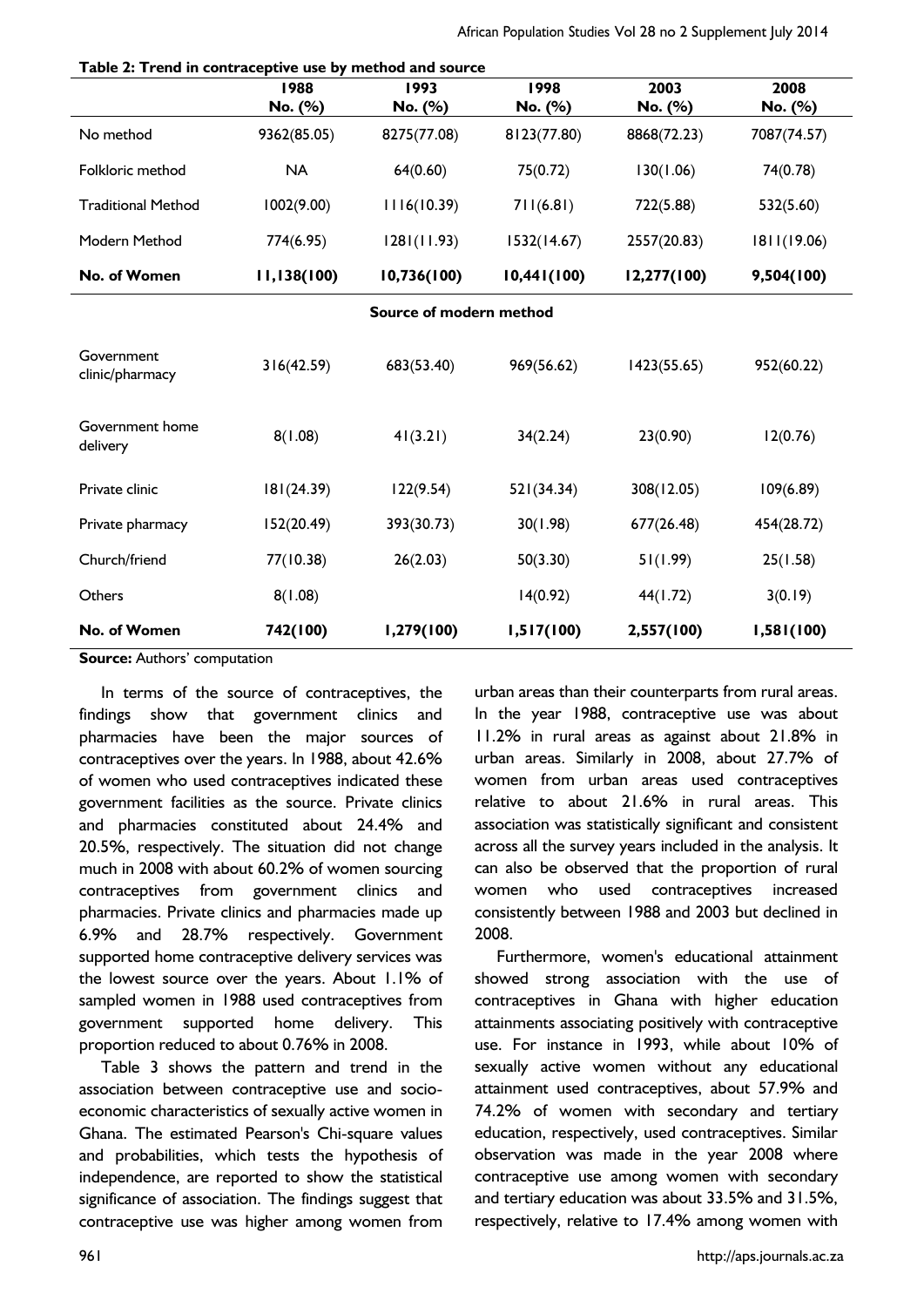no education. The general trend suggest that contraceptive use among women increased with higher educational attainments.

|  | Table 3: Trend in contraceptive use by socioeconomic characteristics |  |  |  |
|--|----------------------------------------------------------------------|--|--|--|
|  |                                                                      |  |  |  |

|                             | 1988          | 1993          | 1998          | 2003          | 2008          |
|-----------------------------|---------------|---------------|---------------|---------------|---------------|
|                             | No. (%)       | No. (%)       | No. (%)       | No. (%)       | No. (%)       |
| Place of                    |               |               |               |               |               |
| <b>Residence</b>            |               |               |               |               |               |
| Rural                       | 1002(12.68)   | 1434(18.60)   | 1480(18.60)   | 2098(24.08)   | 1519(23.46)   |
| Urban                       | 774(23.90)    | 1027(32.10)   | 838(33.76)    | 1311(36.76)   | 898(29.65)    |
| <b>Chi-Square</b>           | 215.72        | 288.97        | 252.01        | 202.81        | 41.66         |
|                             | $(Pr = 0.00)$ | $(Pr = 0.00)$ | $(Pr = 0.00)$ | $(pr=0.00)$   | $(pr=0.00)$   |
| <b>Education attainment</b> |               |               |               |               |               |
| None                        | 691(11.20)    | 547(10.27)    | 712(13.52)    | 1231(19.64)   | 734(17.38)    |
| Primary                     | 937(20.34)    | 1562(32.29)   | 411(22.52)    | 732(31.90)    | 629(29.61)    |
| Secondary                   | 111(36.88)    | 260(57.91)    | 1114(34.89)   | 1341(37.92)   | 1007(33.48)   |
| Tertiary                    | 37(60.66)     | 92(74.19)     | 81(51.92)     | 105(58.09)    | 47(31.54)     |
|                             | 359.32        | 1.200         | 607.39        | 494.33        | 269.53        |
| <b>Chi-Square</b>           | $(Pr = 0.00)$ | $(Pr = 0.00)$ | $(Pr = 0.00)$ | $(pr=0.00)$   | $(pr=0.00)$   |
| <b>Wealth quintile</b>      |               |               |               |               |               |
| Poorest                     |               |               |               | 695(18.39)    | 558(17.95)    |
| Poorer                      |               |               |               | 745(26.41)    | 489(23.21)    |
| Middle                      |               |               |               | 725(31.65)    | 406(25.71)    |
| Richer                      |               |               |               | 558(31.85)    | 507(33.55)    |
| Richest                     |               |               |               | 686(41.98)    | 457(38.15)    |
|                             |               |               |               | 364.60        | 252.08        |
| <b>Chi-Square</b>           |               |               |               | $(pr=0.00)$   | $(pr=0.00)$   |
| Age group                   |               |               |               |               |               |
| $15 - 19$                   | 8(6.67)       | 17(15.60)     | 12(15.38)     | 12(14.81)     | 11(16.42)     |
| $20 - 24$                   | 111(13.84)    | 139(19.09)    | 138(21.26)    | 155(25.16)    | 130(23.51)    |
| 25-29                       | 279(15.35)    | 361(23.38)    | 328(23.50)    | 477(29.16)    | 281(22.52)    |
| 30-34                       | 376(17.65)    | 533(22.55)    | 464(26.44)    | 712(32.10)    | 468(29.09)    |
| 35-39                       | 450(19.42)    | 622(29.04)    | 637(28.40)    | 854(31.00)    | 637(29.48)    |
| 40-44                       | 391(20.12)    | 508(25.73)    | 433(19.18)    | 752(30.12)    | 530(27.66)    |
| 45-49                       | 161(8.02)     | 281(14.99)    | 306(14.83)    | 447(18.07)    | 360(18.46)    |
|                             | 155.83        | 130.74        | 148.66        | 168.45        | 94.51         |
| <b>Chi-Square</b>           | $(Pr = 0.00)$ | $(Pr = 0.00)$ | $(Pr = 0.00)$ | $(Pr = 0.00)$ | $(pr=0.00)$   |
| <b>Region of</b>            |               |               |               |               |               |
| <b>Residence</b>            |               |               |               |               |               |
| Western                     | 112(11.49)    | 249(27.48)    | 208(20.49)    | 361(35.32)    | 195(22.2)     |
| Central                     | 152(12.69)    | 203(20.26)    | 180(18.11)    | 157(20.74)    | 212(30.77)    |
| Greater Accra               | 394(32.35)    | 402(39.33)    | 377(37.48)    | 445(38.70)    | 318(40.51)    |
| Volta                       | 250(19.28)    | 336(27.65)    | 189(20.52)    | 221(23.71)    | 273(30.33)    |
| Eastern                     | 234(14.10)    | 346(30.84)    | 377(34.75)    | 313(29.23)    | 247(28.72)    |
| Ashanti                     | 213(10.85)    | 286(16.73)    | 361(26.98)    | 605(33.59)    | 426(31.72)    |
| <b>Brong Ahafo</b>          | 190(14.36)    | 326(31.05)    | 211(29.68)    | 562(39.33)    | 219(27.55)    |
| Northern                    | 231(15.35)    | 188(13.39)    | 98(9.89)      | 255(14.39)    | 90(6.80)      |
| <b>Upper West</b>           |               | 38(7.68)      | 165(15.17)    | 377(28.43)    | 288(26.35)    |
| <b>Upper East</b>           |               | 87(10.73)     | 152(11.76)    | 113(11.11)    | 149(17.47)    |
|                             | 324.26        | 507.53        | 487.94        | 556.46        | 425.68        |
| <b>Chi-Square</b>           | $(Pr = 0.00)$ | $(Pr = 0.00)$ | $(Pr = 0.00)$ | $(Pr = 0.00)$ | $(Pr = 0.00)$ |
| No. of Women                | 11,138        | 10,736        | 10,441        | 12,277        | 9,504         |

**Source:** Authors' computation

**Note:** Pr is Probability value (P-value)

The association between wealth status and contraceptive use was reported only for the years 2003 and 2008 where the wealth status variable was available. A positive association was established

between wealth status and contraceptive use. Contraceptive use was highest among women from richest households. In 2003, about 16.4% of women in the poorest wealth quintile used contraceptives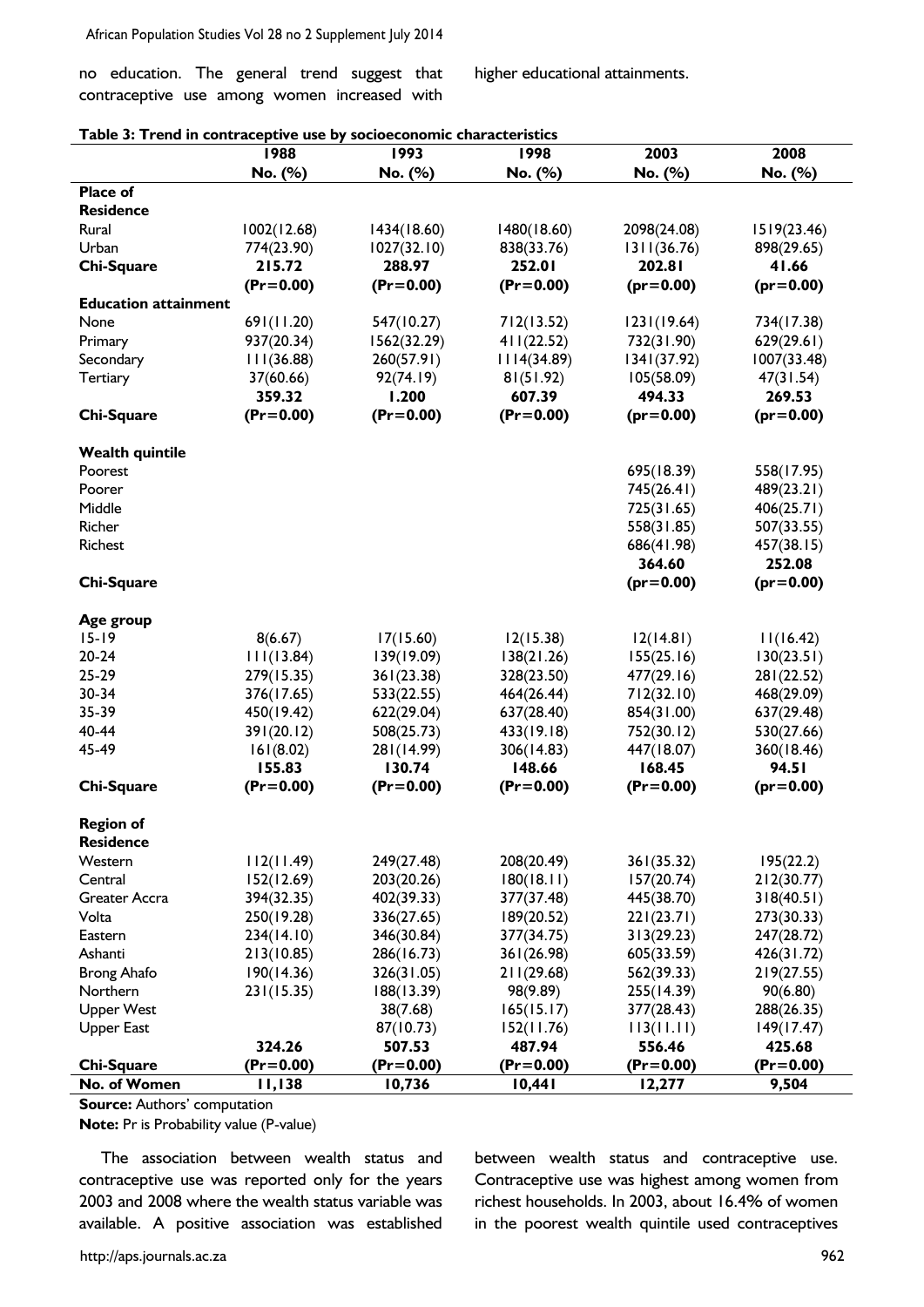relative to about 40% usage among women in the richest quintile. Similarly, in 2008, about 16.6% and 35.7% contraceptive usage was recorded among sexually active women in the poorest and richest wealth quintiles, respectively.

The association established between women's age and contraceptive use suggests a bell-shape where contraceptive use rises with age then eventually falls after some age range. Similar association was observed across all the years and in most cases, proportion of contraceptive use increased till 35-39 age range then start to decline. For example in 1998, contraceptive use increased from about 15.4% among women within the age range 15-19 to 28.4% for women within the age range 35-39 then declined to 14.8% for women within the range of 45-49 years. Similar observations were made for the years 1993 and 2008.

In terms of regional differences in the use of contraceptives in Ghana, the results in Table 3 show marked variation across various administrative regions. A trend analysis also suggests that some regions improved in the use of contraceptives while others showed decline. The Greater Accra region consistently recorded the highest proportions of contraceptive usage between 1988 and 2008. No other region showed consistent increase in the proportion of contraceptive use over the survey years. The region with the lowest proportion of women who were using contraceptives varied over time. The proportion of women who used contraceptives was lowest in the Ashanti region in 1988 (10.9%), Upper West region in 1993 (7.6%), Northern region in 1998 (9.9%), Upper East region in 2003 (11.11%) and Northern region in 2008 (6.8%). In general, the trend suggest that the northern, Upper East and Upper West regions were the least performers in terms of contraceptive use. However, there has been a significant improvement

in contraceptive use in the Upper West region over the years.

## **Econometric results**

Table 4 shows four different logistic regression results. The first results in column two shows the socioeconomic factors that influence contraceptive use (irrespective of the method type) while the results in the third column show factors that influence modern contraceptive use. Both analysis were done using data from the 2008 GDHS. Similar analysis were conducted using the 2003 GDHS and the results are reported in columns four and five of Table 4.

The results show a contrasting association between place of residence and contraceptive use in 2008 and 2003. In 2008, rural women were over 1.4 and 1.3 times more likely to use all forms of contraception and modern contraceptives, respectively, relative to urban women. In contrast, a weaker association was established between rural residence and contraceptive use in 2003, as reflected in the smaller odds ratios (0.78 and 0.69 for all and modern contraceptive use, respectively) relative to urban women. That is, while rural women were found to be more likely to use contraceptives in 2008, the relationship was less likely to occur in the 2003 survey year. The relationships were statistically significant at 1%.

Relative to women from poor households (reference group), the odds of contraceptive use among women from wealthier households was higher. However, trend analysis suggest that the odds of contraceptive use was higher in 2008 than 2003 for women in the richest wealth quintile. For instance in 2008, women in the richest wealth quintile were over 2.6 times more likely to use contraceptive compared to the odds of 1.5 in 2003. Similarly, women in the richest wealth quintile were over 2.5 times more likely to use modern contraceptives compared to 1.7 in 2003.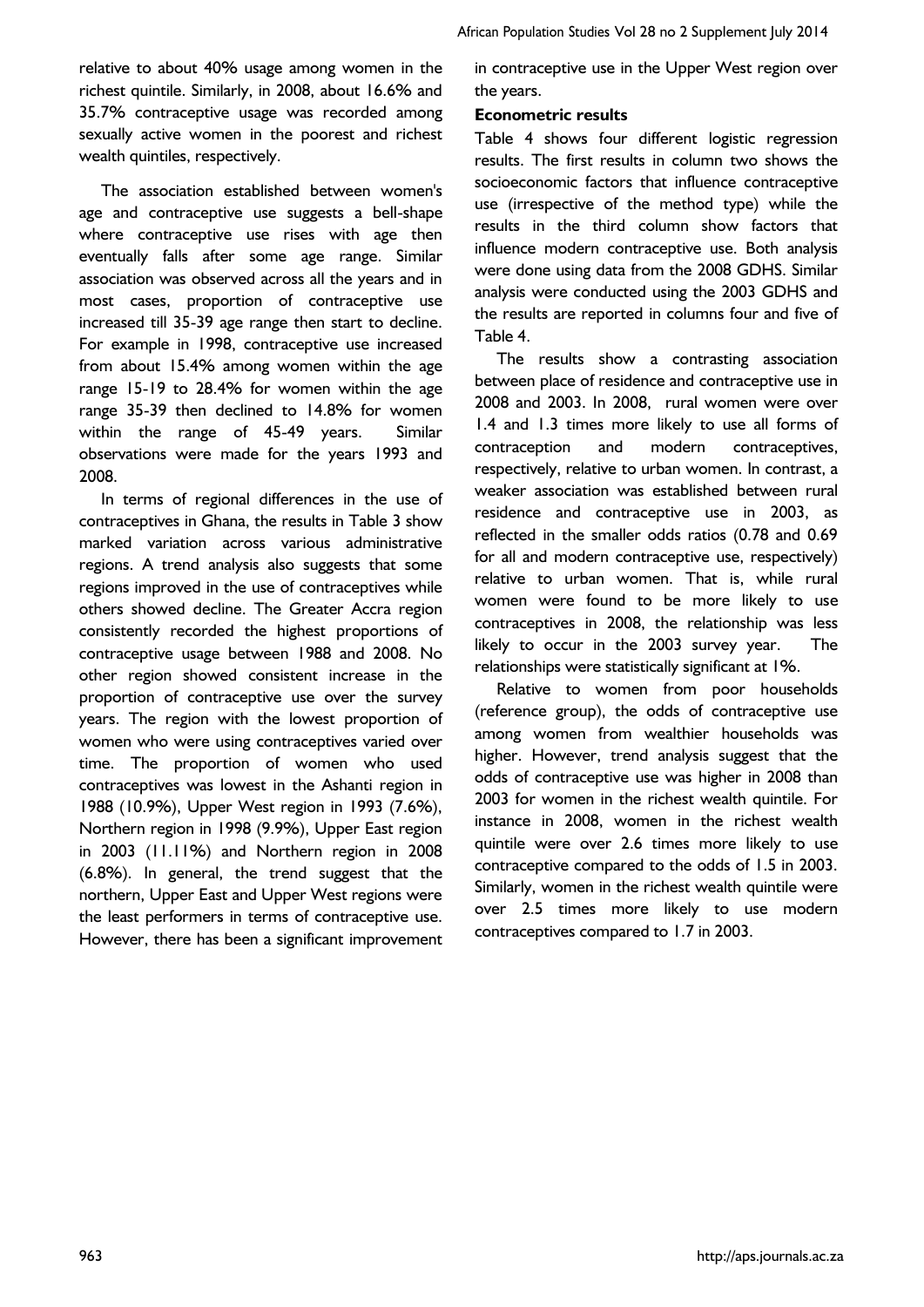African Population Studies Vol 28 no 2 Supplement July 2014

| Table 4: Logistic regression for the determinants of contraceptive use |  |  |  |
|------------------------------------------------------------------------|--|--|--|
|                                                                        |  |  |  |

|                             |                             | Survey year 2008               | Survey year 2003            |                                |  |
|-----------------------------|-----------------------------|--------------------------------|-----------------------------|--------------------------------|--|
| Variable (Reference)        | All<br>contraceptive<br>use | Modern<br>contraceptive<br>use | All<br>contraceptive<br>use | Modern<br>contraceptive<br>use |  |
| Place of residence (urban)  | $1.46***$                   | $1.35***$                      | $0.78***$                   | $0.69***$                      |  |
|                             | $(1.26 - 1.68)$             | $(1.16 - 1.58)$                | $(0.69 - 0.88)$             | $(0.60 - 0.79)$                |  |
| Wealth quintiles (Poor)     |                             |                                |                             |                                |  |
| Poorer                      | $1.14*$                     | 1.04                           | $1.23***$                   | $1.60***$                      |  |
|                             | $(0.99 - 1.32)$             | $(0.89 - 1.22)$                | $(1.09 - 1.39)$             | $(1.39 - 1.83)$                |  |
| Middle                      | $1.39***$                   | $1.45***$                      | $1.39***$                   | $1.58***$                      |  |
|                             | $(1.17 - 1.66)$             | $(1.20 - 1.75)$                | $(1.21 - 1.59)$             | $(1.35 - 1.86)$                |  |
| Rich                        | $2.02***$                   | $1.83***$                      | $1.19***$                   | $1.26**$                       |  |
|                             | $(1.65 - 2.47)$             | $(1.47 - 2.28)$                | $(1.00 - 1.41)$             | $(1.04 - 1.52)$                |  |
| Richest                     | $2.64***$                   | $2.53***$                      | $1.50***$                   | $1.79***$                      |  |
|                             | $(2.09 - 3.34)$             | $(1.96 - 3.27)$                | $(1.24 - 1.83)$             | $(1.44 - 2.22)$                |  |
| Number of living children   | $1.18***$                   | $1.15***$                      | $1.08***$                   | $1.21***$                      |  |
|                             | $(1.12 - 1.29)$             | $(1.08 - 1.22)$                | $(1.03 - 1.13)$             | $(1.15 - 1.27)$                |  |
| Total children ever born    | $0.92***$                   | 0.96                           | $1.04**$                    | 0.97                           |  |
|                             | $(0.87 - 0.97)$             | $(0.91 - 1.02)$                | $(1.00 - 1.08)$             | $0.93 - 1.01$                  |  |
| Access to method            | $1.36***$                   | $1.33***$                      | $0.89*$                     | 1.00                           |  |
|                             | $(1.19 - 1.54)$             | $(1.16 - 1.53)$                | $(0.79 - 1.01)$             | $(0.88 - 1.14)$                |  |
| Knowledge of Method         |                             |                                |                             |                                |  |
| Heard method on Television  | $1.11*$                     | 1.02                           | $1.29***$                   | $1.25***$                      |  |
|                             | $(1.00 - 1.24)$             | $(0.90 - 1.15)$                | $(1.16 - 1.44)$             | $(1.10 - 1.41)$                |  |
| Heard Method on Radio       | $1.15***$                   | 1.00                           | $1.19***$                   | 1.09                           |  |
|                             | $(1.01 - 1.31)$             | $(0.87 - 1.15)$                | $(1.07 - 1.33)$             | $(0.97 - 1.23)$                |  |
| Education attainment (None) |                             |                                |                             |                                |  |
| Primary                     | $1.69***$                   | $1.27***$                      | $1.59***$                   | $1.56***$                      |  |
|                             | $(1.48 - 1.93)$             | $(1.09 - 1.47)$                | $(1.42 - 1.78)$             | $(1.38 - 1.77)$                |  |
| Secondary                   | $1.80***$                   | $1.38***$                      | $1.93***$                   | $1.82***$                      |  |
|                             | $(1.57 - 2.06)$             | $(1.19 - 1.59)$                | $(1.72 - 2.15)$             | $(1.61 - 2.06)$                |  |
| Tertiary                    | $1.41*$                     | 1.26                           | 4.48***                     | $3.46***$                      |  |
|                             | $(0.97 - 2.05)$             | $(0.83 - 1.90)$                | $3.25 - 6.19$               | $(2.50 - 4.80)$                |  |
| Age                         | 0.99***                     | $0.98***$                      | $0.96**$                    | $0.96***$                      |  |
|                             | $(0.98 - 0.99)$             | $(0.97 - 0.99)$                | $(0.95 - 0.97)$             | $(0.95 - 0.96)$                |  |
| No. of observations         | 9,481                       | 9,481                          | 12,267                      | 12,267                         |  |

**Note:** \*\*\*significant at 1%; \*\*significant at 5%; \*significant at 10%. Coefficients are odds ratios with 95% confidence intervals reported in parenthesis.

**Source:** Authors' computation

The results also suggest that women with higher number of living children were more likely to use contraceptives. This relationship was consistent over time, irrespective of the method type, and highly significant at 1%. On the contrary, women with higher number of children ever born were found to be less likely to use contraceptives even though the relationship was only significant for women who used all types of contraceptives.

The study also explored the influence of access to family planning services on contraceptive use. Access was measured by visit from family planning worker to respondent within 12 months preceding the survey. The results suggest that access to family planning service had important influence on contraceptive use in 2008 than in 2003. In 2008, women who were visited by a family planning worker were about 1.4 and 1.3 times more likely to use all and modern contraceptives, respectively,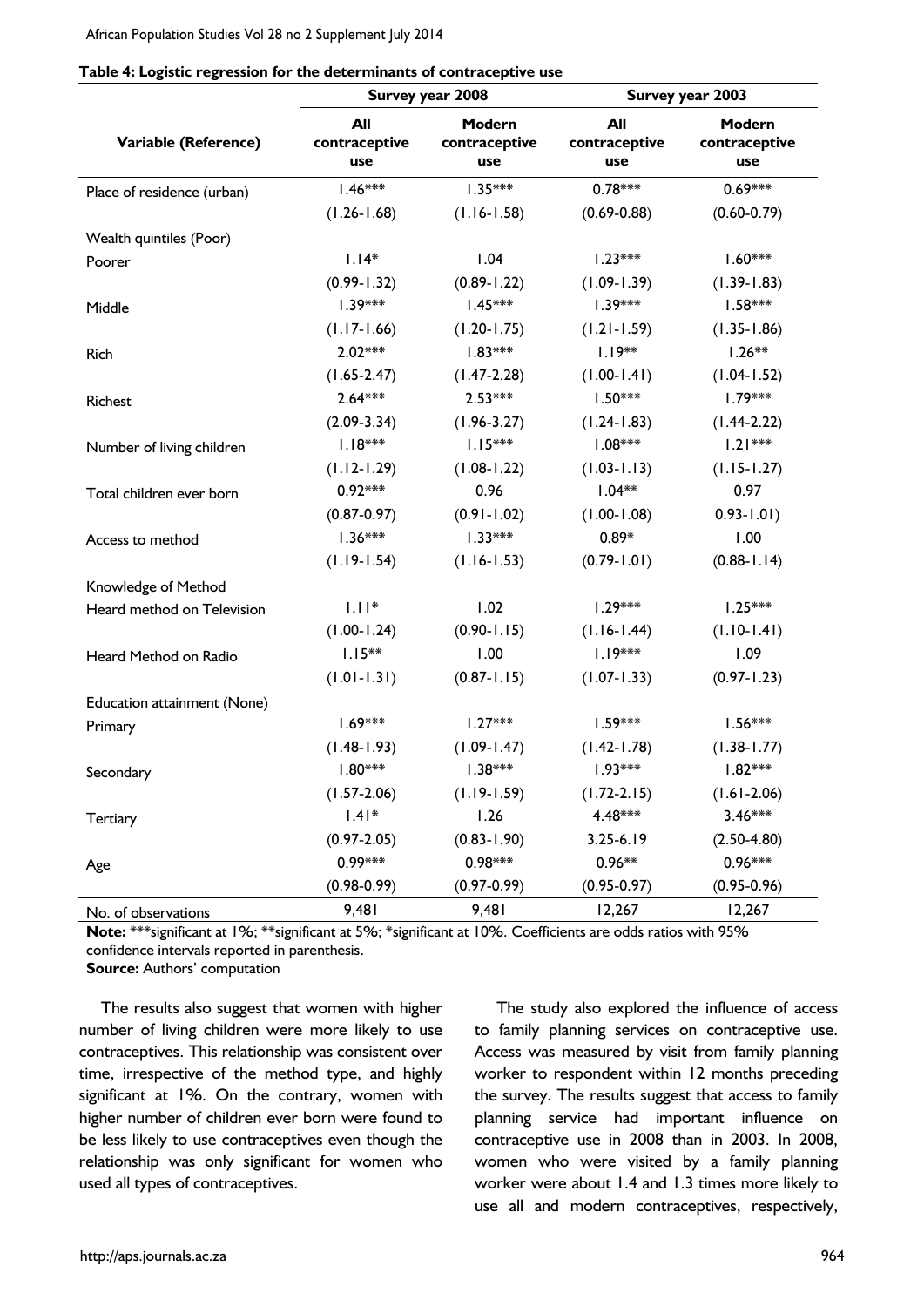relative to women who did not have any visit. In contrast, the relationship was weak and marginally significant in the 2003 survey year.

Another important determinant of contraceptive use was women's knowledge of contraceptive methods. The results show in both 2003 and 2008 that women who had heard of contraceptive methods via television or radio were more likely to use contraceptives, irrespective of the method type. The relationship was however more significant in the 2003 survey year.

Table 4 also shows a consistently positive association between higher education attainments and contraceptive use. The odds of using both all and modern contraceptives were higher and significant for women with primary and secondary education attainment in 2003 and 2008. In contrast the odds were higher and more significant for women with tertiary education attainment in 2003 compared to 2008. For instance in 2003, relative to women with no education, the odds of using a modern contraceptive was over 3.4 times higher for women with tertiary education compared to 1.2 in 2008. Similarly, relative to women with no education, the odds of using any method of contraception was over 4.8 times higher for women with tertiary education in 2003 compared to 1.4 in 2008.

#### **Discussion**

The findings suggest that there exists significantly high proportion of women who do not use any method of contraception in Ghana. The proportion of women who used modern contraceptive methods was also relatively more than traditional method with the later reducing over time. Even though the use of modern contraceptive methods was low it showed steady increase over time. This is important as modern contraceptive methods are considered to be, relatively, more effective in family planning. Some studies have reported low usage of modern contraceptives in sub-Saharan Africa as a whole, even though there has been some signs of improvement over the past decade (United Nations Population Division, 2003). The improvement in the use of modern contraceptives in Ghana can be attributed to efforts by government to encourage modern contraceptive use (USAID, 2012).

The high proportion of non-use of contraceptives raises concerns but explains the high unmet need for contraception that persist among women in the country. Various reasons have been cited for nonuse of family planning methods in Ghana. Aside demand for more children and respondents

opposition, the most frequently cited reason for non-use of family planning method was the fear of side effects. For instance, the proportion of respondents who cited fear of side effects as main reason for non-use of contraceptives were about 24.6% in 2008, 20.7% in 2003 and 12.8% in 1998 (GDHS various years). This implies the need for increased public education on the side effects of contraceptive method use and how to deal with this side effects. This will go a long way to remove perceived fear among women.

It is also evident that majority of sexually active women in Ghana prefer to get contraceptives from government clinics and pharmacies relative to other private sources. This can be explained by the efforts made by the government of Ghana to ensure that family planning methods are accessible with limited financial constraints. For instance, in most rural and urban communities, family planning services are made available at minimum cost in public health facilities. It was however observed that efforts to increase contraceptive services through home delivery have not been very successful over the years. This may however be an effective means of reducing the proportion of sexually active women who do not use contraceptives and also reduce the unmet needs of this population.

The results on the link between socioeconomic status and contraceptive use generally suggest strong association, judging from the highly significant chisquare test of dependence. As expected, women's education and wealth status showed positive association with contraceptive use. The proportion of contraceptive use was high for women with high educational attainment and wealth status. Contraceptive use was also generally higher among urban women than rural women. This may be explained by the easy access to family planning services in urban areas relative to rural areas. Also the relatively high levels of civilization and standard of living in urban areas discourage large family size and hence increase the use of family planning methods. Ignorance about family planning methods and peculiar cultural factors may pose limitations to the use of contraceptives in rural areas (Kimani et al., 2013).

The three northern regions of Ghana recorded the lowest proportions of contraceptive use across the survey years. The greater Accra region recorded the highest proportion of contraceptive use and this was consistent across all the survey years. This explains the differences in fertility rates across the regions. For instance, the DHS report on regional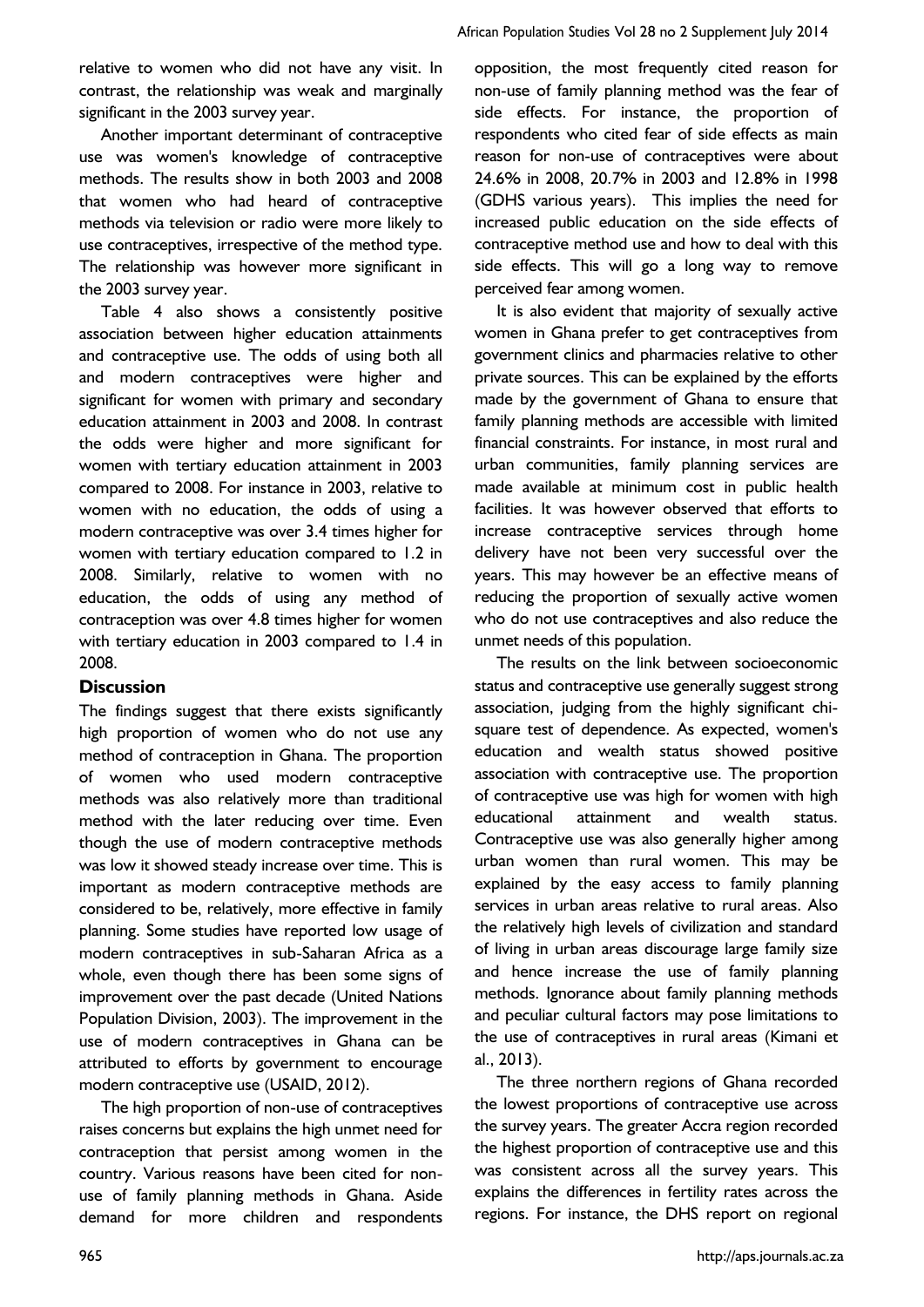disparity in fertility rates in Ghana show that while fertility rate was 2.5 children per woman in the greater Accra region, the northern region had a rate of 6.8 children per woman (Ghana Statistical Service, 2008). The Northern region is generally considered to be among the poorest in the country with low educational attainments.

The logistic regression results on the determinants of contraceptive use generally suggest that socioeconomic factors continue to play critical role in the use of contraceptives. For instance, the findings show that women with higher education and wealth status are more likely to use all and modern contraceptives relative to their counterparts with no education and poor wealth status. This was expected as these socioeconomic factors influence the behaviour of women towards contraceptive use. For instance, wealthier and educated women are expected to be more conscious about their health and that of their families hence more likely to use family planning methods. Some previous studies have also established significant positive relationship between socioeconomic status and contraceptive use among women (Tuoane *et al.*, 2003, Curtis and Neitzel, 1996, Clement and Madise, 2004). In terms of trend analysis woman's wealth status showed higher influence in 2008, relative to 2003 while education attainment showed higher influence in 2003, relative to 2008. This trend conforms with similar findings by Asiimwe et al. (2013).

The finding on the relationship between number of living children and contraceptive use was also expected. Women with more living children will prefer to control child birth relative to their counterparts with fewer living children. This may be explained by the high child mortality rate in the country. Most families therefore choose to have more living kids to reduce the effects of child mortality.

The findings also suggest that access to contraception services and woman's knowledge of contraceptive method were important covariates in 2008 and 2003, respectively. This was expected as efforts to improve access to family planning services were much more intensified in 2008 than in 2003. The variable was, therefore, identified as a highly significant positive determinant of contraceptive use in 2008. On the other hand, the influence of woman's knowledge seems to have reduced over the years with weaker association in 2008 than in 2003.

#### **Conclusion**

The study sought to examine the pattern and trend in contraceptive use among sexually active women in Ghana. The study also investigated the socioeconomic determinants of contraceptive use. Data from various survey years of the GDHS was employed in the analysis with cross tabulations and logistic regression techniques used.

The findings of the study suggest significant low usage of contraceptives over the years among sexually active women in Ghana. There was also evidence of significant variations in usage across socioeconomic status and administrative regions in the country. The econometric results suggest that education, wealth status, number of living children, access to family planning services and knowledge of contraceptive methods were significant determinants of contraceptive use. There was, however, some variations in the influence of these explanatory variables over time.

The findings show the need for further efforts to be made so as to improve the use of contraceptives among sexually active women in Ghana. While government has initiated various activities in the national policy targets by the year 2020, there is still need to improve the knowledge of family planning through public education programmes, especially in rural communities. This will go a long way to create awareness of the importance of family planning to the family and country as a whole. Also such public education exercises will be critical in changing the erroneous perceptions that are held against the use of contraceptives.

There is also the need for national policies to consider making contraceptive services more accessible with regards to both availability and cost. Debates are ongoing regarding whether or not family planning should be included in the services offered under the National Health Insurance Scheme. Such issues need to move from becoming mere debates to issues that go onto the policy agenda. Further, as emphasised in the road map for repositioning family planning in Ghana, there is need for an increase in (1) political commitment, (2) public awareness and acceptance of family planning as important to national health and socioeconomic development, and (3) funding for family planning commodities and services (Ghana Health Service, 2006).